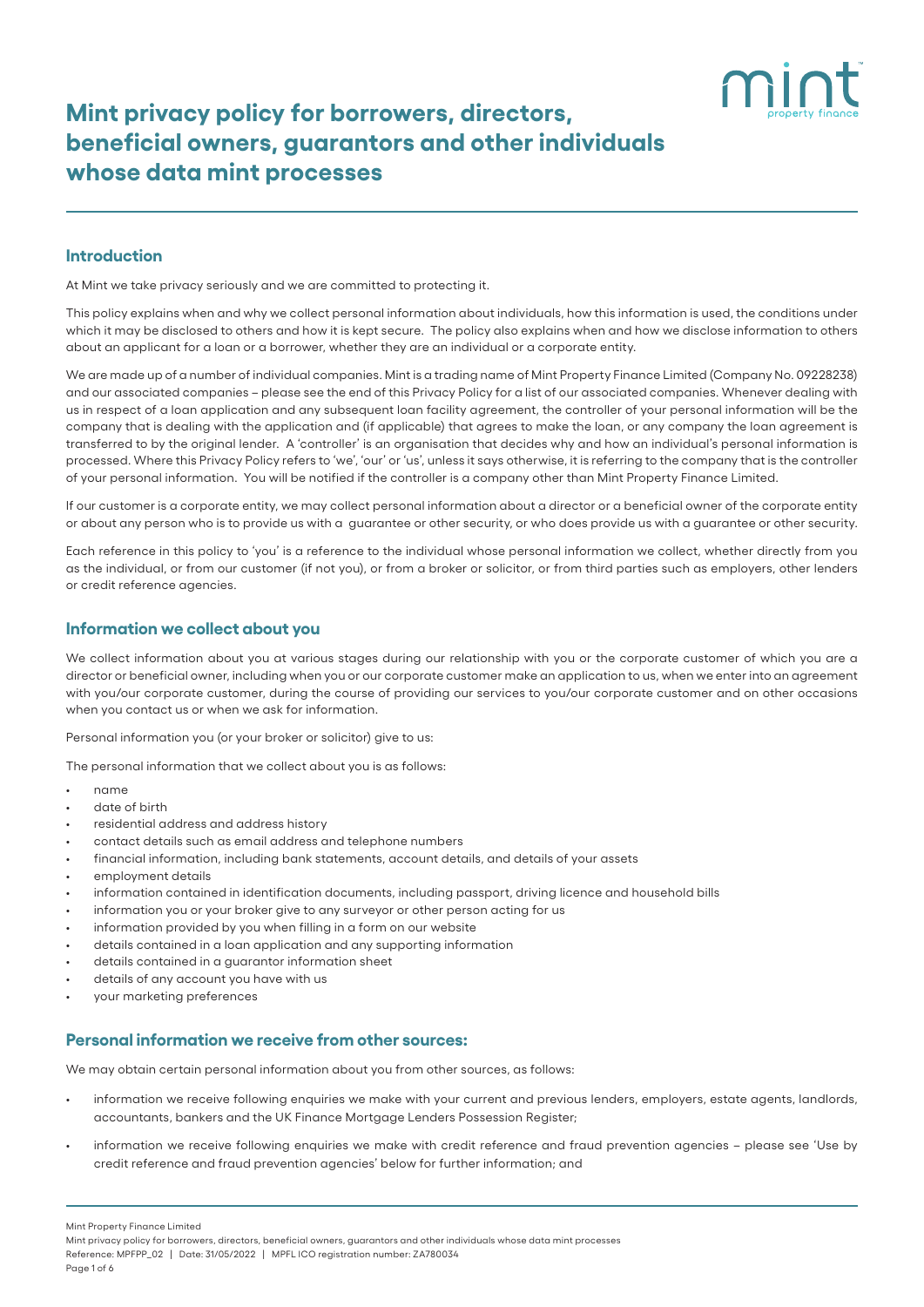• publicly available information obtained from the Internet and other sources such as The Insolvency Service, HM Land Registry, HM Revenue and Customs, Companies House, The Gazette, the electoral register and other public sources.

If you fail to provide us with any mandatory information that we request from you in the course of considering an application for a loan, we will not be able to proceed with the checks and risk assessment necessary to enter into a loan facility agreement; we will not be able to consider the application further or to propose an offer.

# **Use of your information**

We rely upon the following lawful bases under data protection laws (shown in bold) for the uses which we may make of your information:

- **On the basis that it is necessary to assess and process your application or to perform a loan agreement with you**, we will use your information to verify your identity, assess the application, complete our underwriting, and, if we enter into a loan agreement with you, to provide the service under that agreement (i.e. making the loan(s), managing the account, communicating with you, providing updates on the status of the account, dealing with any complaints and notifying you of any changes to this Privacy Policy) and to trace your whereabouts to contact you and recover debt.
- **On the basis that it is necessary for the purposes of legitimate interests pursued by us or a third party**, we will use your information for the following purposes:
- to assess a loan application and any lending risks;
- to obtain and analyse information from credit reference agencies;
- to verify your identity and to detect and prevent fraud and money laundering, in order to protect our business;
- to establish, exercise and defend our legal rights;
- to manage and audit our business operations including statistical analysis and accounting;
- to enhance and personalise your customer experience by analysing patterns and customer behaviours, including contacting you to ask you about your experiences (we may engage a market research company to contact you on our behalf);
- to carry out statistical analysis to help with decisions about credit and account management;
- to recover debt, repossess property, and trace your whereabouts;
- to monitor communications between us to prevent and detect crime, to protect the security of our communications, systems and procedures, and for quality control and training purposes; and
- to take steps to protect your information against loss, damage, theft or unauthorised access.

Person(s) who may provide us with funds for a loan to you or a borrower of which you are a director, beneficial owner, proposed guarantor or provider of other security will receive certain information about you (see 'Use by third parties' below) and will rely upon their legitimate interest in carrying out their own assessment of any lending risks in order to protect their business.

Any person who is to provide security for a loan agreement (and their legal advisers) will receive all of the information we have obtained about you, where you are the proposed borrower, for our legitimate interest of ensuring that that person obtains independent legal advice as well as for that person's legitimate interest in obtaining separate independent legal advice as to the meaning, effect and consequences of providing the proposed security.

- **On the basis that it is necessary to comply with a legal obligation**, we will use your personal information to verify your identity for the purposes of meeting our anti-money laundering and other legal and regulatory responsibilities whether you are the applicant for a loan or the beneficial owner or a director of a corporate applicant for a loan or a proposed guarantor or provider of other security. This may also include processing special categories of data about you, for example for our compliance with our legal obligations relating to vulnerable people.
- **Where you have given your consent to specific processing of your information**, for example for direct marketing communications (by us and/or any third parties referred to in the relevant consent request), you can withdraw your consent at any time by following the unsubscribe instructions in the relevant communication or by contacting us, using the 'Contacting us' details below.

If we or a fraud prevention agency determine that you pose a fraud or money laundering risk, we may not lend to you, we will inform a fraud prevention agency of the risk, and the fraud prevention agency will keep a record of the risk, which may result in others refusing to provide services, finance or employment to you.

mint

Mint Property Finance Limited

Mint privacy policy for borrowers, directors, beneficial owners, guarantors and other individuals whose data mint processes Reference: MPFPP\_01 | Date: 08/12/2021 | MPFL ICO registration number: ZA780034 Page 2 of 6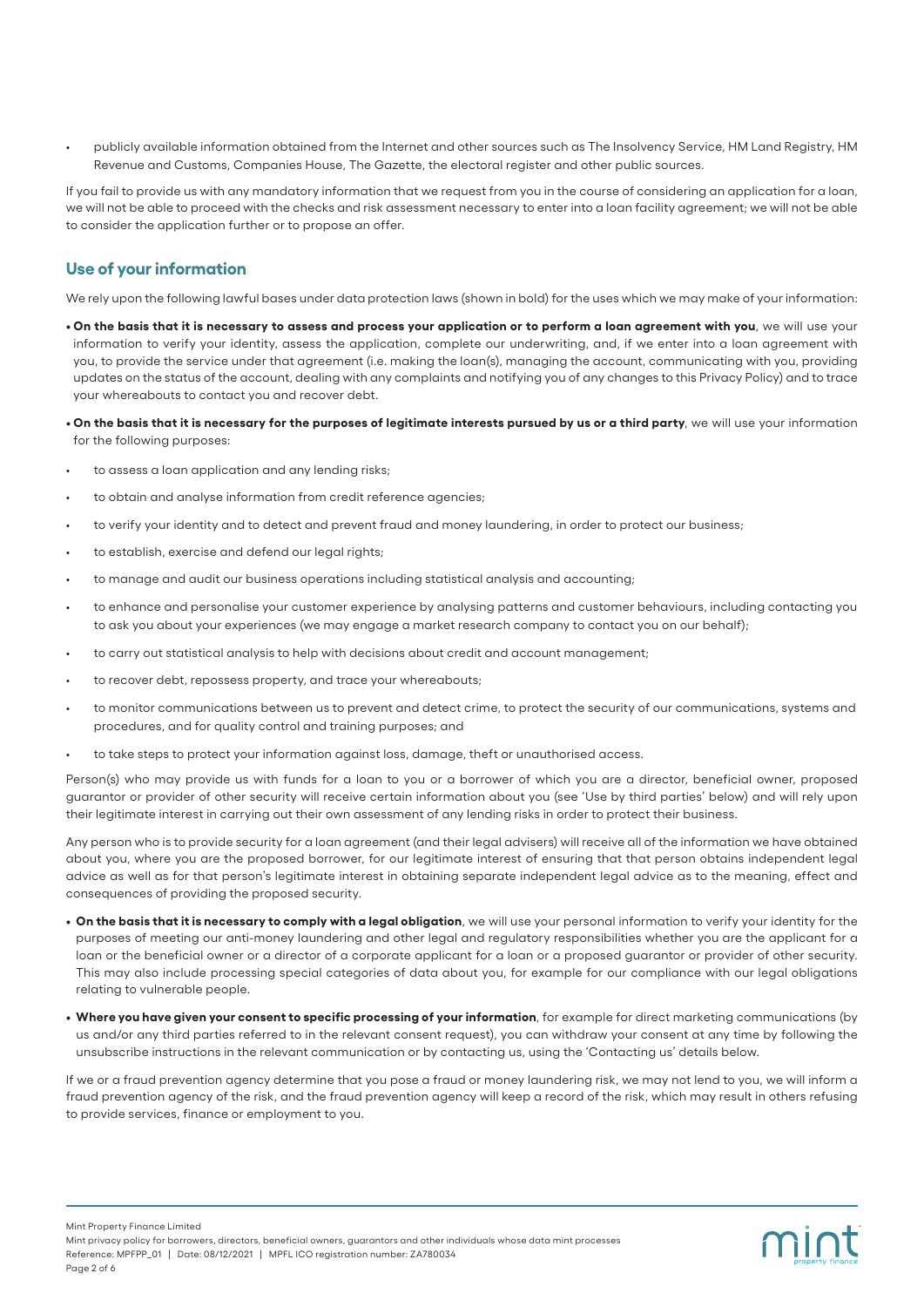# **Use by credit reference and fraud prevention agencies**

Where you are applying for a loan, or a corporate entity of which you are a director or beneficial owner is applying for a loan, or you are to provide a guarantee or other security for a loan, we will undertake credit and identity checks on you with one or more credit reference agencies ('CRAs'). We may carry out further periodic searches for the purpose of managing the account under the proposed loan facility agreement.

To do this, we will supply your personal information to CRAs and they will give us information about you and about any person with whom the CRAs have recorded you as being financially linked. The information the CRAs give us will include information about your financial situation and financial history. CRAs will supply us with public information (including information from the electoral register) and also with shared credit, financial situation and financial history information and fraud prevention information.

We will use this information to:

- assess your creditworthiness;
- verify the accuracy of the information you have provided to us;
- prevent and detect criminal activity, fraud and money laundering;
- manage your account(s);
- trace and recover debts; and
- ensure any offers provided to you are appropriate to your circumstances.

We will continue to exchange information about you with CRAs at any time when you have a relationship with us as an individual borrower. We will also inform the CRAs about your settled accounts. If you borrow and do not repay in full and on time, CRAs will record the outstanding debt. This information may be supplied to other organisations by CRAs.

When CRAs receive a search from us they will place a search footprint on your credit file that may be seen by other lenders and other businesses or organisations.

If you are making a joint application, or tell us that you have a spouse or financial associate, we will link your records together, so you should make sure you discuss this with them, and share this information with them, before making the application. CRAs will also link your records together and these links will remain on your and their files, so that any future search of your records or their records will take into account the records of the financially linked person(s), until such time as you or your joint applicant, spouse or other financial associate successfully files for a disassociation with the CRAs to break the link.

The identities of the CRAs, their role as fraud prevention agencies, the information they hold, the ways in which they use and share personal information, information retention periods and your data protection rights with the CRAs are explained in more detail on the CRAs' websites at TransUnion **www.transunion.co.uk**; Equifax **www.equifax.co.uk**; and Experian **www.experian.co.uk**.

Before we enter into a loan agreement with you or a corporate entity of which you are a director, or where you are to provide a guarantee or other security, we undertake checks for the purposes of preventing fraud and money laundering, and to verify your identity. These checks require us to process your information. If we, or a fraud prevention agency, determine that you pose a fraud or money laundering risk, we may refuse to enter into the loan agreement or to make any loan or further loan. A record of any fraud or money laundering risk will be retained by the fraud prevention agencies, and may result in others refusing to provide services, financing or employment to you. Further details of how your information may be used by Mint and fraud prevention agencies, along with your data protection rights, can be found at www.nhunter.co.uk/privacypolicy/. If you have any questions about this, please contact us.

Please telephone us on 0844 415 6500 if you would like details of the credit reference and fraud prevention agencies from whom we obtain and to whom we pass information about you. You have a legal right to these details.

# **Disclosure to third parties and use by third parties**

We disclose your information to the following third parties:

- Your broker, for the purposes of administering your application.
- Person(s) who may provide us with funds for the proposed loan facility. They receive personal information that is necessary for them to assess the lending risks. We will provide them with the information on your application form/guarantor information form and the results of the checks that we carry out. They will also receive further information during the course of our relationship with you where this is necessary to obtain funding for the loan(s).
- Our associated companies (see the list at the end of this Privacy Policy), where you apply to them for lending, or where they have lent to you, or where you are a director or owner of a corporate entity applying to them for lending or to which they have lent, or where we are contemplating an assignment to them of a loan agreement we have made with you or with a corporate entity which you own or of which you are a director, or where you are a guarantor or other security provider in respect of any indebtedness to them. Our associated companies will process personal information in accordance with this Privacy Policy.

mint

Mint Property Finance Limited

Mint privacy policy for borrowers, directors, beneficial owners, guarantors and other individuals whose data mint processes Reference: MPFPP\_01 | Date: 08/12/2021 | MPFL ICO registration number: ZA780034 Page 3 of 6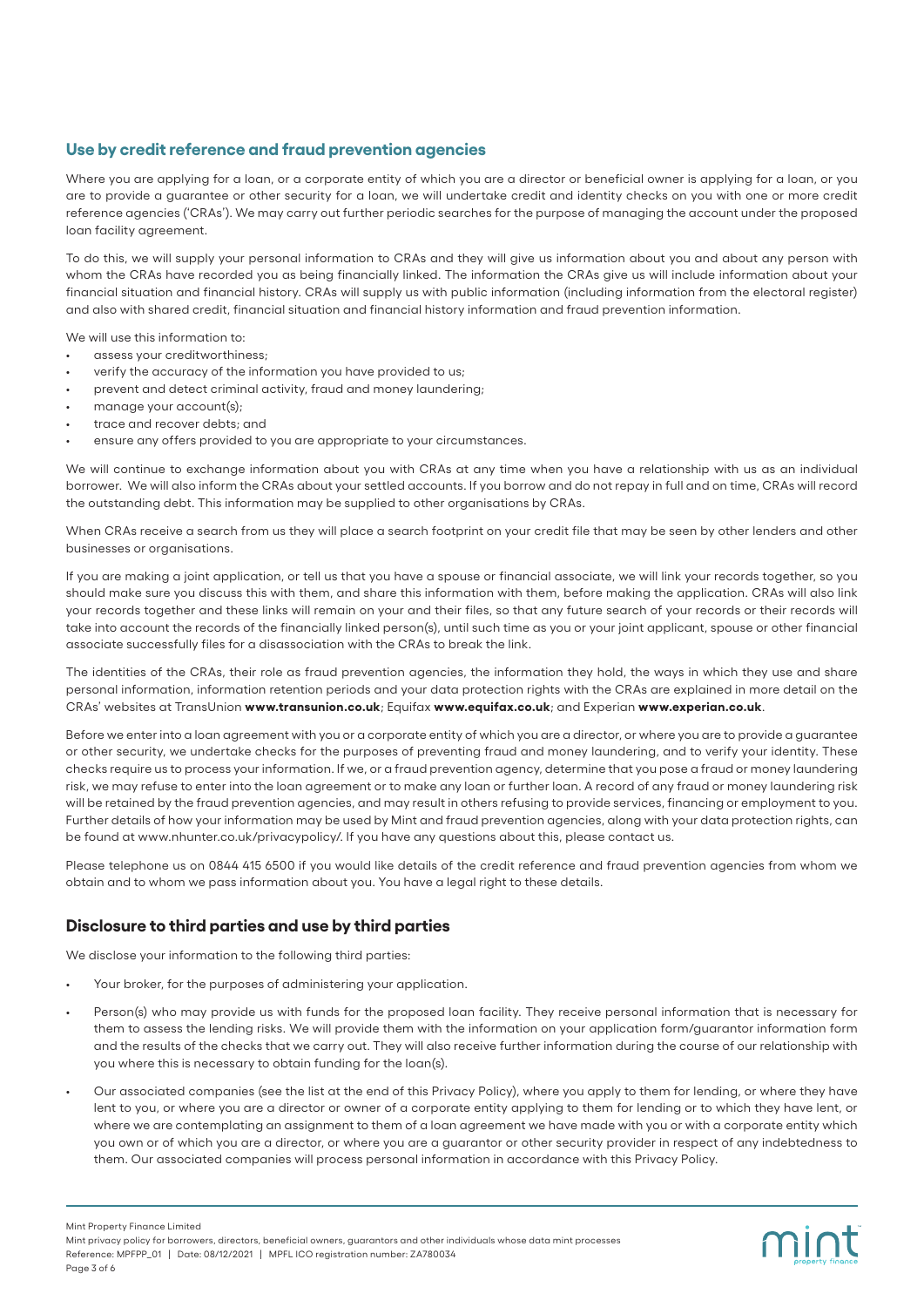- Any person who is to provide security for the proposed loan(s) (and their legal advisers) so that they can obtain separate independent legal advice.
- Other lenders so that we can establish or confirm your credit history and priorities as between ourselves and other secured lenders.
- Where you are located outside of the UK, we will appoint a solicitor in your local jurisdiction to provide us with advice in relation to your circumstances according to the laws of the relevant jurisdiction.
- Credit reference agencies and fraud prevention agencies. Please see 'Use by credit reference and fraud prevention agencies' above for further information about these agencies and what they do.
- Third party suppliers engaged by us to provide services relating to the transaction in which you are involved, including insurers, valuers, surveyors, and debt collecting agencies. These third parties will be separate controllers of your information and will be responsible for protecting your information and processing it in line with data protection laws.
- Third parties acting on our behalf, such as back-up and server hosting providers, IT software and maintenance providers and their agents, and third parties that provide customer support services, claims handling services, income verification services, affordability checks, communication fulfilment services and market research agencies.
- Law enforcement agencies in order to detect, investigate and prevent crime (we or any fraud prevention agency may pass your information to law enforcement agencies).
- Courts in the United Kingdom or abroad as necessary to comply with a legal requirement, for the administration of justice, to protect vital interests and to protect the security or integrity of our business operations.
- Any third party who is restructuring, selling or acquiring some or all of our business or assets or otherwise in the event of a merger, re-organisation or similar event.
- Any third party to whom we propose to, or do, assign or transfer our rights or obligations under a loan agreement with you or a corporate entity which you own or of which you are a director or for which you have provided a guarantee or other security. If we assign or transfer our rights or obligations, you will be notified and the assignee or transferee will become the data controller of your information.
- Our professional advisors, including surveyors, asset managers, solicitors, accountants, auditors, and regulators as necessary.

#### **Where we store your information/ transfers to other countries**

We store your information on servers located in the United Kingdom.

The third parties listed under 'Use by third parties' may be located outside of the UK or they may transfer your information outside of the UK to countries which may not have the same standards of data protection and privacy laws as in the UK. Whenever we or fraud protection agencies transfer your information outside the UK, we or they will impose contractual obligations on the recipients of your information in order to ensure that your personal information is protected to the standard required under UK data protection laws unless the transfer is to a country, territory, sector or international organisation which is specified in UK regulations as having an adequate level of protection of personal information for the purposes of such a transfer.

# **Retention of your information**

If we decline the loan application or if we accept the application but the loan does not go ahead, we keep your information for 12 months or as long as necessary to deal with any queries you may have and/or to comply with our legal obligations. If the application is accepted and a loan facility agreement is made, we hold your information for 6 years from the date when the agreement ends or for as long as necessary after that to deal with any queries you or the borrower (if not you) may have or to comply with our legal obligations.

Credit reference agencies will retain the loan account information we give to them for 6 years after the loan account is closed (please see 'Use by credit reference and fraud prevention agencies' for more information about the information that we give to them).

Fraud prevention agencies can hold your information for different periods of time, and if you are considered to pose a risk of fraud or money laundering, your information can be held for up to 6 years.

We may hold your information for longer or shorter periods than those described above where:

- the law requires us to hold your personal information for a longer period, or delete it sooner; or
- you exercise your right to have the information erased (where that right applies) and we do not need to hold it in connection with any of the reasons permitted or required under the law.

Mint Property Finance Limited

Mint privacy policy for borrowers, directors, beneficial owners, guarantors and other individuals whose data mint processes Reference: MPFPP\_01 | Date: 08/12/2021 | MPFL ICO registration number: ZA780034 Page 4 of 6

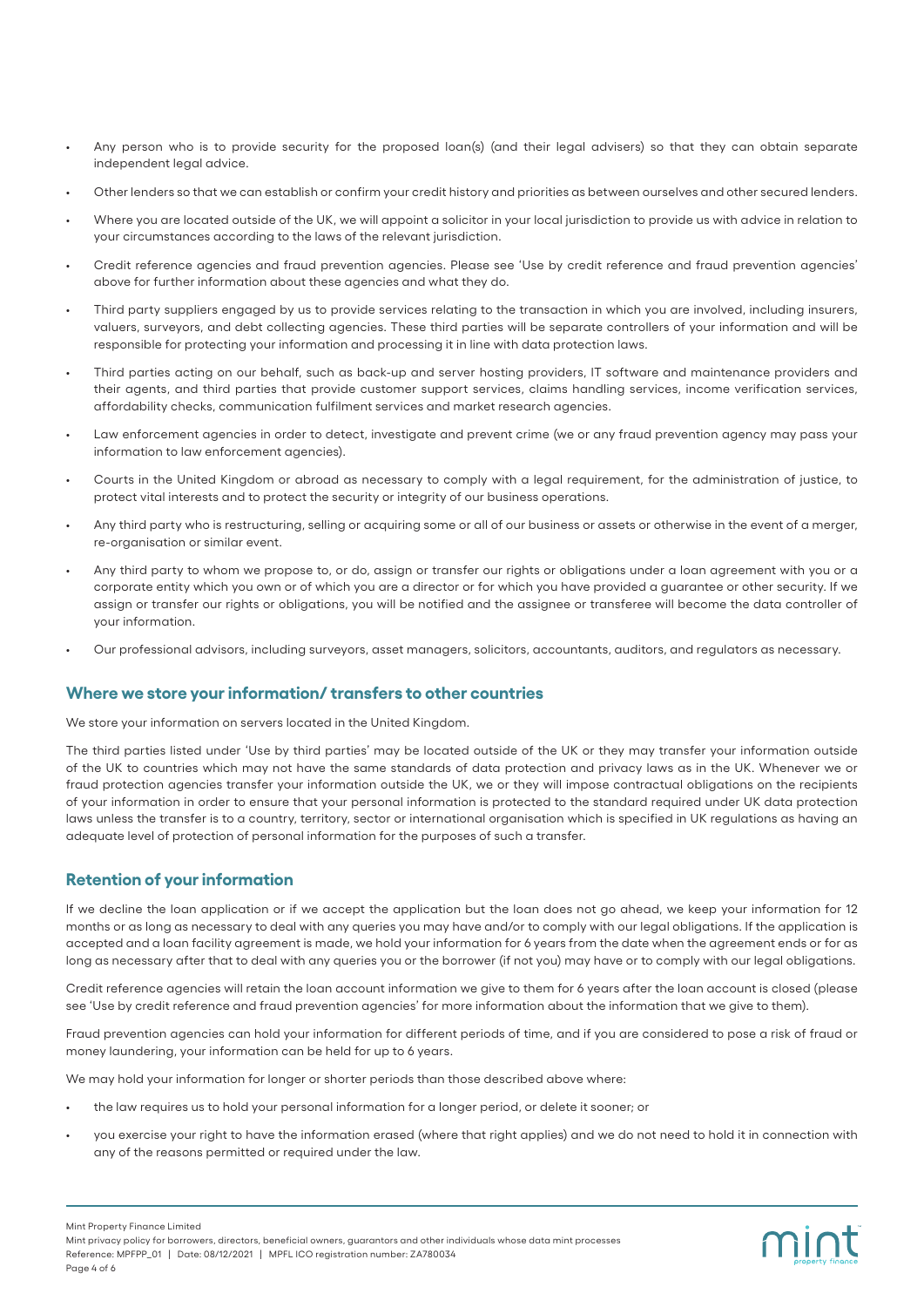# **Your rights**

You have a number of rights in relation to your personal information under data protection laws. When you contact us with a request to exercise these rights, we may ask you for information to confirm your identity and, where applicable, to help us to search for your personal information. We will respond to your request(s)without delay and in any event within one month unless it is necessary to delay our response by up to two further months by reason of the complexity or number of your requests.

If you would like to exercise any of your rights, please contact us using the details below under 'Contacting us'.

You have the rights:

- **• To be informed about the processing of your information.** This is what this Privacy Policy sets out to do.
- **• To access your personal information.** You have the right to be provided with a copy of the information that we hold about you upon request. We may not provide you with a copy of your personal information if and to the extent that providing you with a copy would adversely affect the rights and freedoms of other individuals.
- **• To correct and update your personal information.** You have the right to have inaccurate information about you rectified upon request, and, insofar as it is relevant to the purpose for which we process the information, to have incomplete information completed. The accuracy of your information is important to us. If you change any of your details, or you discover that any of the other information we hold about you is inaccurate or out of date, please let us know. We encourage you to keep us up to date with changes in your information to keep it safe and to keep your credit file up to date and consistent as it could affect assessments of your applications by other lenders and other businesses or organisations.
- **• To withdraw your consent.** Where we rely on your consent as the lawful basis for processing your personal information, as set out under 'Use of your information', you may withdraw your consent at any time. If you would like to opt out of direct marketing from us, please follow the unsubscribe instructions in the relevant marketing communication or contact us using the contact details below. If you withdraw your consent, our processing of your personal information in reliance upon your consent before the withdrawal of your consent will still have been lawful.
- **• To object to our use of your personal information.** Where we rely on our legitimate interests or the legitimate interests of third parties as the lawful basis for processing your information, as set out under 'Use of your information', you may object to us processing your information on that basis on grounds relating to your particular situation. We must then stop processing your information in reliance on our legitimate interests/those of third parties unless we can demonstrate compelling legitimate grounds for the processing which override your interests, rights and freedoms or processing of the information is necessary for the establishment, exercise or defence of legal claims or to the extent that processing is necessary for compliance with a legal obligation. If you object to your information being processed for direct marketing purposes, either by using an unsubscribe tool or by contacting us using the details under 'Contacting us' below, we will stop processing your information for direct marketing purposes.
- **• To object to a decision based solely on automated processing.** If we make a significant decision about you based solely on automated processing, we will notify you in writing as soon as reasonably practicable that the decision has been taken based solely on automated processing, and you will then have one month in which you may request that we reconsider the decision or take a new decision that is not based solely on automated processing. We will then, without delay and within one month or, where necessary, taking into account the complexity and number of your requests, within a longer period of up to three months in total, comply with your request and give you written notice of the steps taken to comply with your request and the outcome.
- **• To have your personal information erased.** You have the right to have the information we hold about you erased, upon request and without undue delay where the information is no longer necessary in relation to the purposes for which it was collected or retained or where there is no lawful basis for its processing or where it has been processed unlawfully.
- **• To have processing of your personal information restricted.** You have the right, upon request, to have our processing of your personal information restricted for a period enabling us to verify its accuracy where you contest its accuracy, or where processing would be unlawful but you request restriction rather than erasure, or where we no longer need the information but you require the information for the establishment, exercise or defence of legal claims, or where you have objected to processing based upon our legitimate interests/those of third parties pending verification of whether or not the legitimate interests override your interests. Where the processing of your information is restricted, we may only process the information by storing it or with your consent or for the establishment, exercise or defence of legal claims or for the protection of the rights of another person or for reasons of important public interest.
- **• To have your personal information transferred in a structured data file**. Where we rely on your consent as the legal basis for processing your personal information or need to process it in connection with a contract we have with you, you may ask us to provide you or another data controller with a copy of that information in a structured data file. To the extent that such processing is carried out by automated means, we will provide the information to you or, where technically possible, to such other data controller electronically in a structured, commonly used and machine-readable format, such as a CSV file, provided that this will not adversely affect the rights and freedoms of others.

mint

Mint Property Finance Limited

Mint privacy policy for borrowers, directors, beneficial owners, guarantors and other individuals whose data mint processes Reference: MPFPP\_01 | Date: 08/12/2021 | MPFL ICO registration number: ZA780034 Page 5 of 6